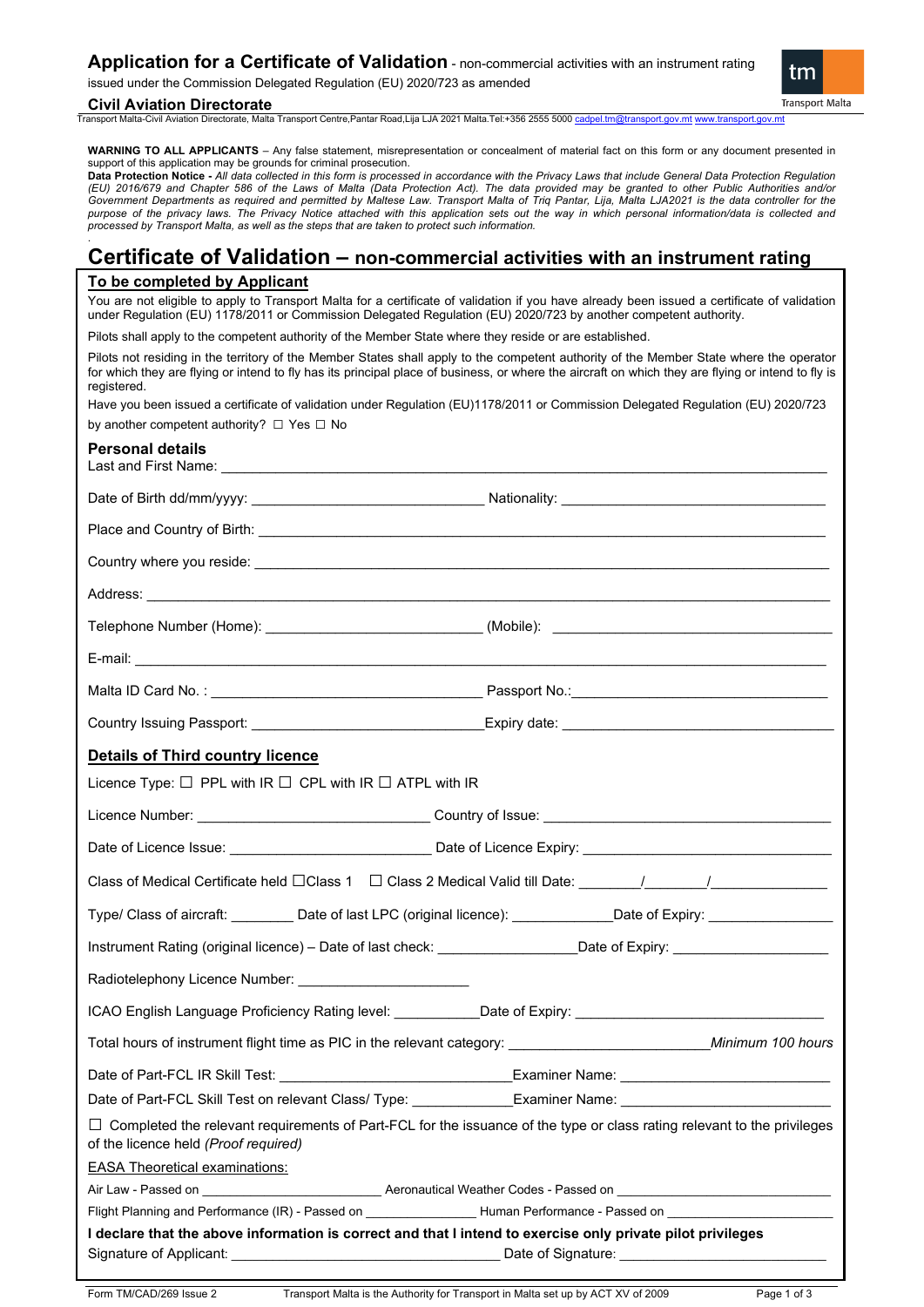#### **Civil Aviation Directorate**

Transport Malta-Civil Aviation Directorate, Malta Transport Centre,Pantar Road,Lija LJA 2021 Malta.Tel:+356 2555 5000 [cadpel.tm@transport.gov.mt](mailto:cadpel.tm@transport.gov.mt) [www.transport.gov.mt](http://www.transport.gov.mt/)

# **Submission Instructions**

Send the completed application form to: **TRANSPORT MALTA, Civil Aviation Directorate, Personnel Licensing Section, Pantar Road, Lija LJA 2021 Malta.**

Documents Required: (Copies may be sent but all original Certificates must be submitted to the Personnel Licensing section before the certificate of validation is collected)

- □ Original Third Country Licence
- □ Original Third Country Medical Certificate
- □ Logbook
- □ Part-FCL IR Skill Test Form
- □ Part-FCL Type/Class Skill Test Form
- □ Passport or Malta ID card
- □ Verification of licence by State of License Issue
- $\square$  Copy of IR theoretical knowledge examinations certificate issued by Transport Malta
- □ Certificate of English Language Proficiency
- $\Box$  Copy of Examiner's Certificate(s)
- $\square$  FSTD Approval Certificate according to Part-ARA if applicable
- $\Box$  Receipt of payment for the issue of Certificate

#### **Transport Malta – Civil Aviation Directorate Bank Details:**

Bank Name: Bank of Valletta Bank Branch: Naxxar Bank Address: 38, Triq tal-Labour, Naxxar NXR 9020 Bank's BIC Code: VALLMTMT Sort Code: 22013 Account Holder: Transport Malta – Civil Aviation Directorate Account No: 12000580013 IBAN No: MT13VALL 22013 0000 000 12000 5800 13